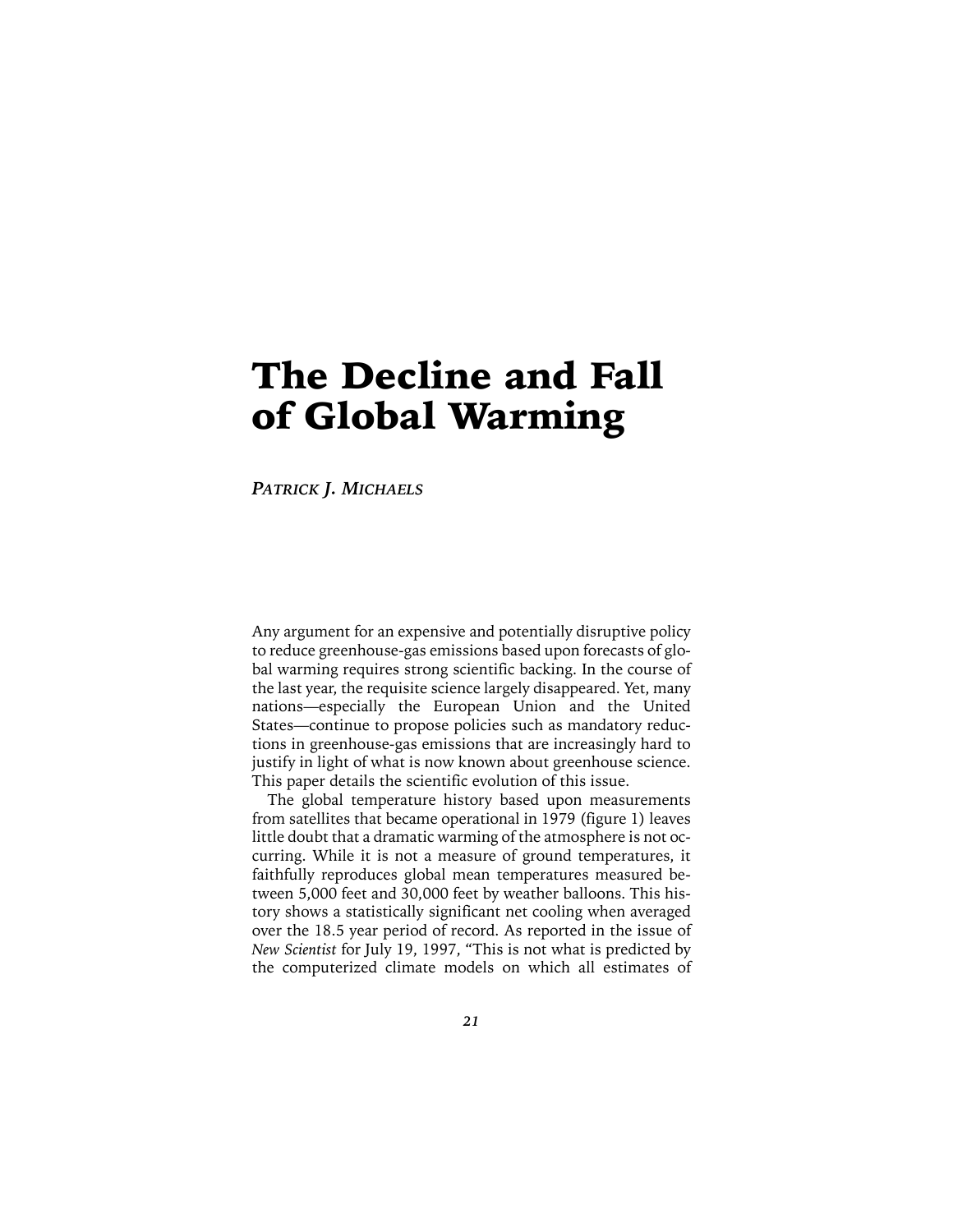Figure 1 Global temperature trends measured by satellites that became operational in 1979 show a statistically significant cooling trend in the lower atmosphere.



global warming depend" (Pearce 1997). Yet, on June 27, 1997, President William Clinton in his address to *Earth Summit + 5* told the United Nations: "The science is clear and compelling: we humans are changing the global climate." Mr. Clinton is probably correct but the changes are so small and of such a benign nature that they are insufficient to support any expensive or disruptive policy. If anything, they indicate that the best policy is probably to do nothing.

## Climate change: an inevitable result of human activity

Ever since the first hominid cleared a patch of land, the climate has been changed. Only the scale of the effect has increased with technological evolution. Today, the earth's landscape bears the marks of a large-scale modern human civilization; so does its climate. Large, expansive cities, built with billions of tons of concrete, store the heat of the day, raising temperatures by several degrees. Downstream of these heat islands, thunderstorms become larger and more violent (Huff 1978).

In areas that were once desert, oases now exist with water piped in from hundreds of miles to keep them green. This water eventually makes its way into the air where there was none before. Fully one-third of the small rise in sea level during the last century—glibly attributed to "global warming"—is actually a result of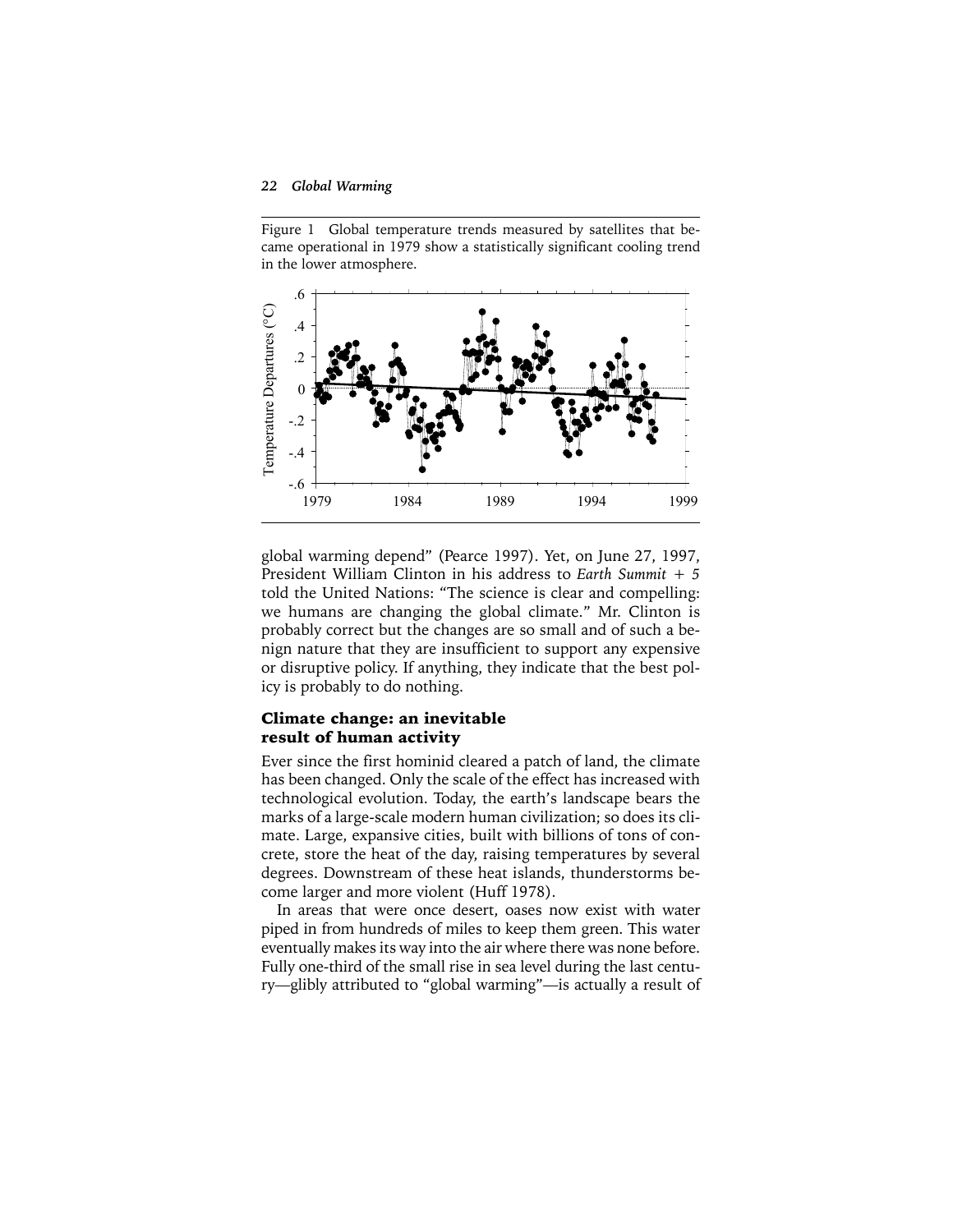the "dewatering" of continents by man's activity (IPCC I1996). Huge areas of monocrop agriculture stretch across previously diverse regions, changing the colour of the land, changing the moisture balance, changing the regional climate, and feeding increasing billions of people an increasingly better diet.

These influences on the climate are mainly local, in most cases not extending far past the reaches of the underlying landscape change. Over the course of the last 150 years, however, human influences on the climate have increased greatly. Primarily through the burning of fossils fuels for energy, we have altered the chemical make-up of the earth's atmosphere. Carbon dioxide and other radiatively active gases, such as methane (from bovine flatulence and rice-paddy agriculture), and chlorofluorocarbon refrigerants, have increased to the point where they may have subtly changed the climate. The change has been inadvertent—a necessary result of human technological advancement.

These gases absorb infrared radiation emanating from the surface of the earth, which is warmed by solar heating. Since these gases redirect (re-radiate) this energy, an increasing fraction goes back down towards the surface of the earth as the concentrations of these gases increase. This phenomenon is called the greenhouse effect. Humans have very slightly enhanced this natural process that keeps the surface of the planet some 33°C warmer than it otherwise would be.

The prime greenhouse gas in the atmosphere is water vapor, the concentration of which is determined by the planetary mean temperature. Over 30°C of the natural greenhouse effect results from water, and only about 1.5°C of the total of 33°C is caused by carbon dioxide, which is the primary greenhouse gas produced by human activity.

The scientific ferment about climate change has never been about the question whether human beings could (or would) change climate. That is an inevitable consequence of known physics. But, the more important questions—how much and in what fashion—is clearly a matter of great debate. The facts that have emerged in the last year, in spite of a public climate of fear, are very reassuring. How much? Relatively little. How? In a benign or perhaps even beneficial fashion.

### Background

In 1990, the first scientific assessment of the United Nations' Intergovernmental Panel on Climate Change (IPCC) stated that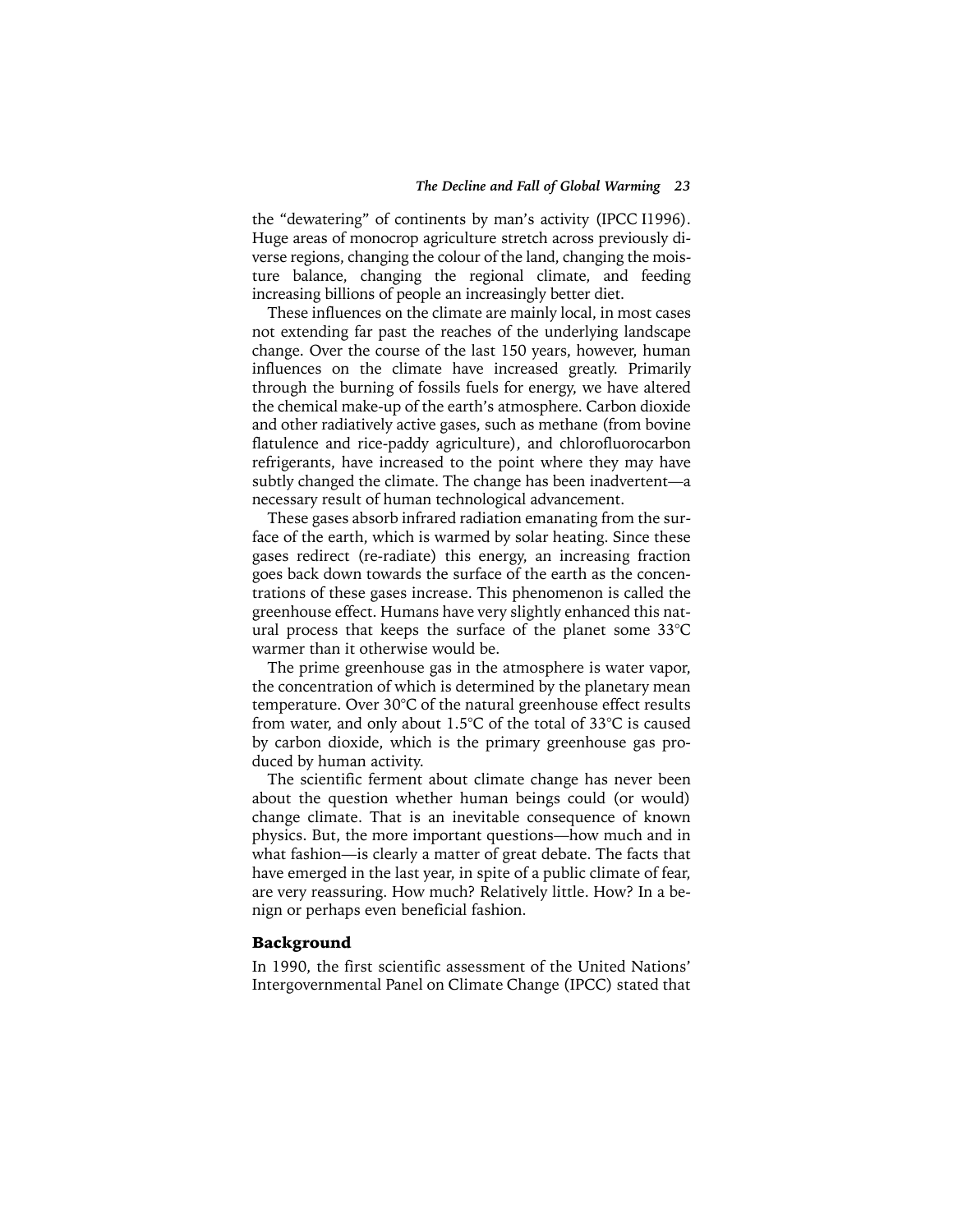Figure 2 The ground-based temperature history in the last 100 years (IPCC 1995) shows that at least half of the warming occurred before World War II. The large changes in the greenhouse effect occur in the postwar period.



"when the latest atmospheric models are run with the present atmospheric concentrations of greenhouse gases, their simulation of climate is generally realistic on large scales" (IPCC 1990: xxviii).

This statement created considerable disagreement in the scientific community. As later shown by Mitchell *et al*. (1995), the most popular type of climate model referred to in the IPCC's statement as producing simulations that were "generally realistic" predicted that, by now, the earth's temperature should have warmed between 1.3°C and 2.3°C (the larger figure refers to the northern hemisphere), as a result of changes in greenhouse gases caused by human activity.

Clearly this has not been the case. Figure 2 shows the surface temperature history of the northern hemisphere, calculated from land-based thermometers and published by the same United Nations' panel. The warming in the record is about 0.6°C, or more than three times less than what was predicted. At least half of that warming was prior to major changes in the greenhouse effect, i.e., before 1945. Everything else being equal, then, the maximum contribution of the enhanced greenhouse effect was 0.3°C.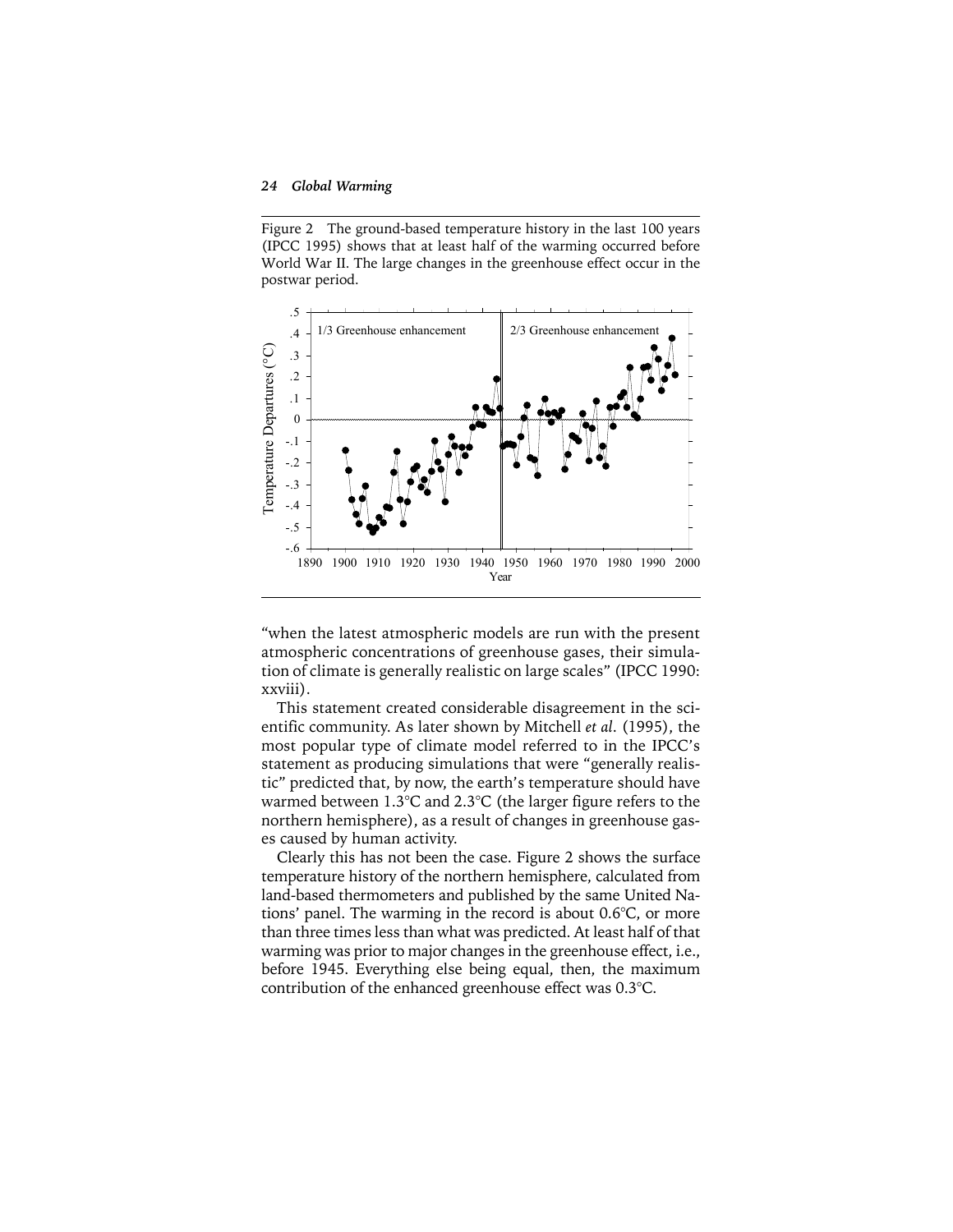Figure 3 The statistically significant drop in global average temperature (figure 1) is largely a result of changes in the southern hemisphere, which, because it is virtually free of the cooling effects of sulfates produced by human activity, should have warmed in a consistent fashion from greenhouse gas changes.



Figure 3 shows the satellite temperature history from the southern hemisphere. The statistically significant decline in global temperatures (cf. figure 1) is largely a result of this negative trend in the southern hemisphere.

As noted in the opening section of this paper, weather balloon temperature anomalies in the 5,000 foot to 30,000 foot layer and satellite readings show a remarkable annual correspondence since the two records became concurrent in 1979 (figure 4).

Figure 4 Temperatures measured by the MSU satellites (closed circles) match up nearly perfectly with temperatures measured by weather balloons in the layer between 5,000 and 30,000 feet (open circles).

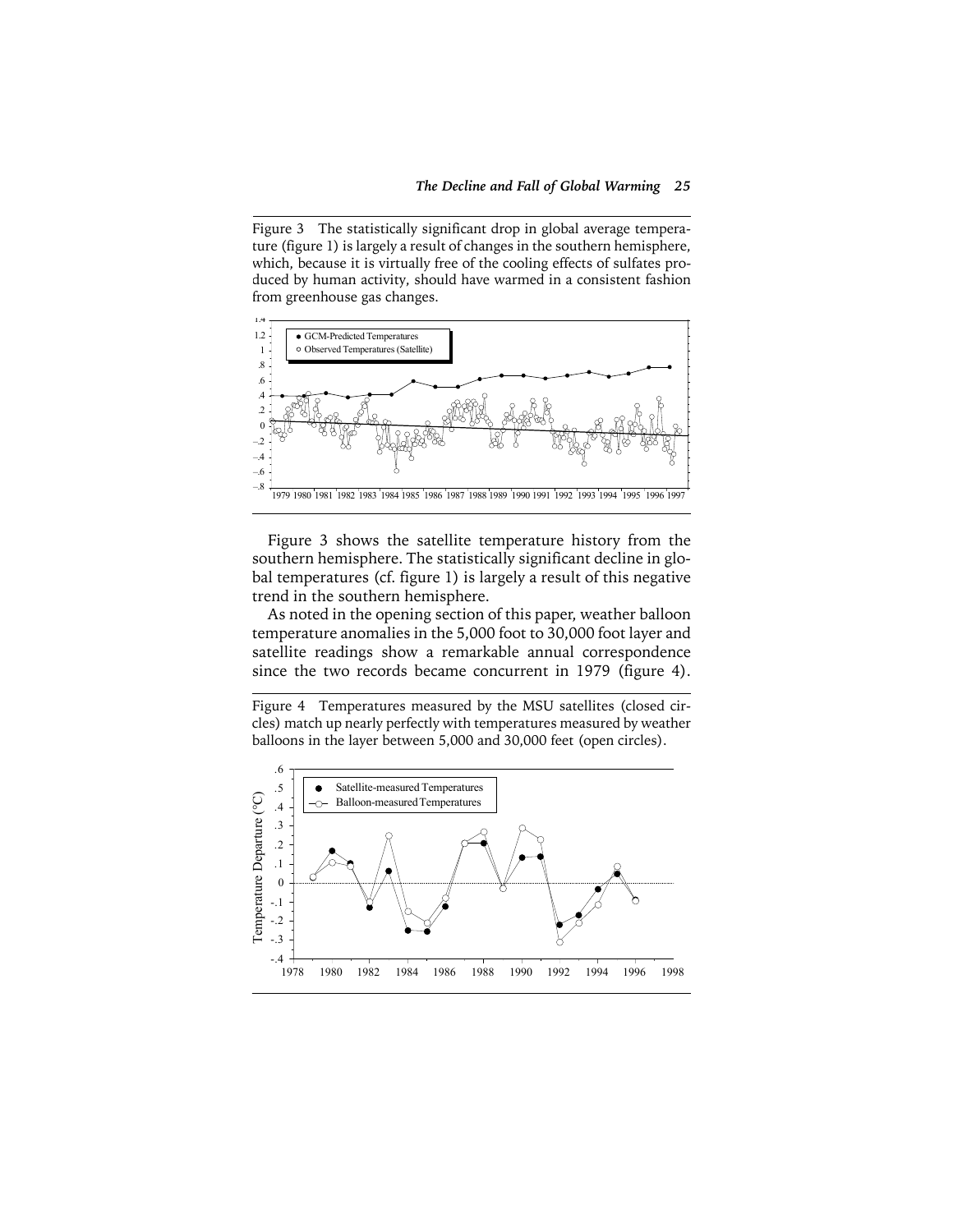Figure 5 Surface, satellite-measured, and weather balloon records (5,000–30,000 ft) all show no warming in the last decade.



Through 1996, both showed no warming trend whatsoever. None of the three temperature histories (and they are the only three that exist), surface, satellite, or radiosondes (weather balloons) in the analogous level to the satellite, show any net warming in the last decade (figure 5).

While there has been no overall warming in these records, regional patterns of warming are present. The pattern is particularly amplified when seasonal differences are examined. The difference in temperature trends (winter minus summer) in the satellite data shows that the warming has been predominantly occurring in the coldest air masses—over Siberia in the wintertime (Figure 6). The IPCC data on surface temperatures, which has sufficient coverage since the mid-1940s over most of the northern hemisphere, shows a similar pattern of relative (winter minus summer) warming over a large part of northern Eurasia and northwestern North America, which are the source regions for the coldest air masses (Figure 7).

Greenhouse theory is consistent with this observation, inasmuch as the water vapor and carbon dioxide behave similarly over a considerable portion of their absorption spectra, and these air masses are virtually devoid of water vapor. Small changes in the absorption in these wavelengths have a logarithmically decreasing effect on temperature as the carbon-dioxide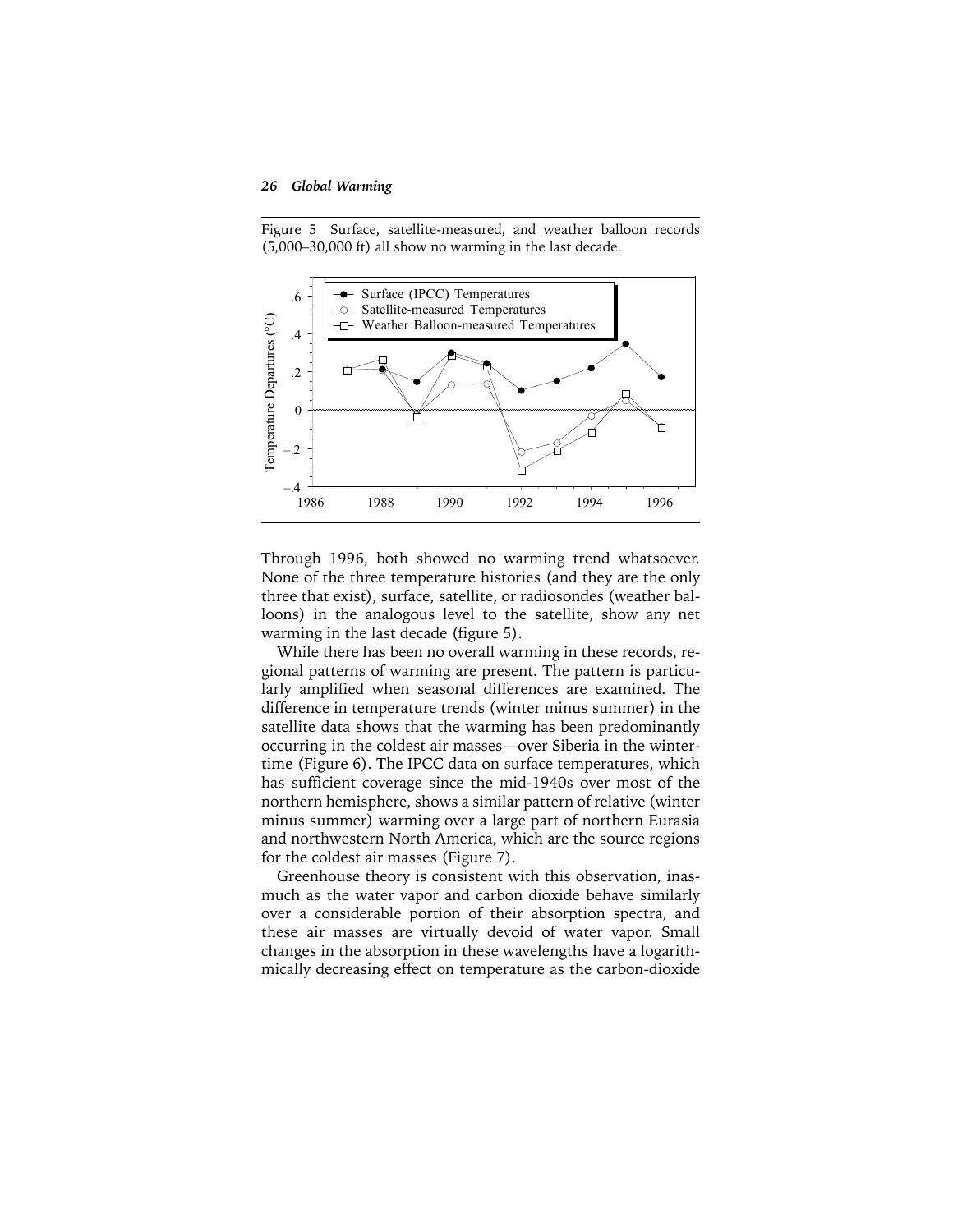Figure 6 Winter warming minus summer warming in the satellite data. The concentration in the mid-latitudes of the Northern Hemisphere shows that, in general, it is the coldest air masses that have changed.



Figure 7 Winter warming minus summer warming in the surface temperature record over the last 50 years. This clearly shows that the bulk of climate change is in the coldest air masses that most people experience—in Siberia and northwestern North America.

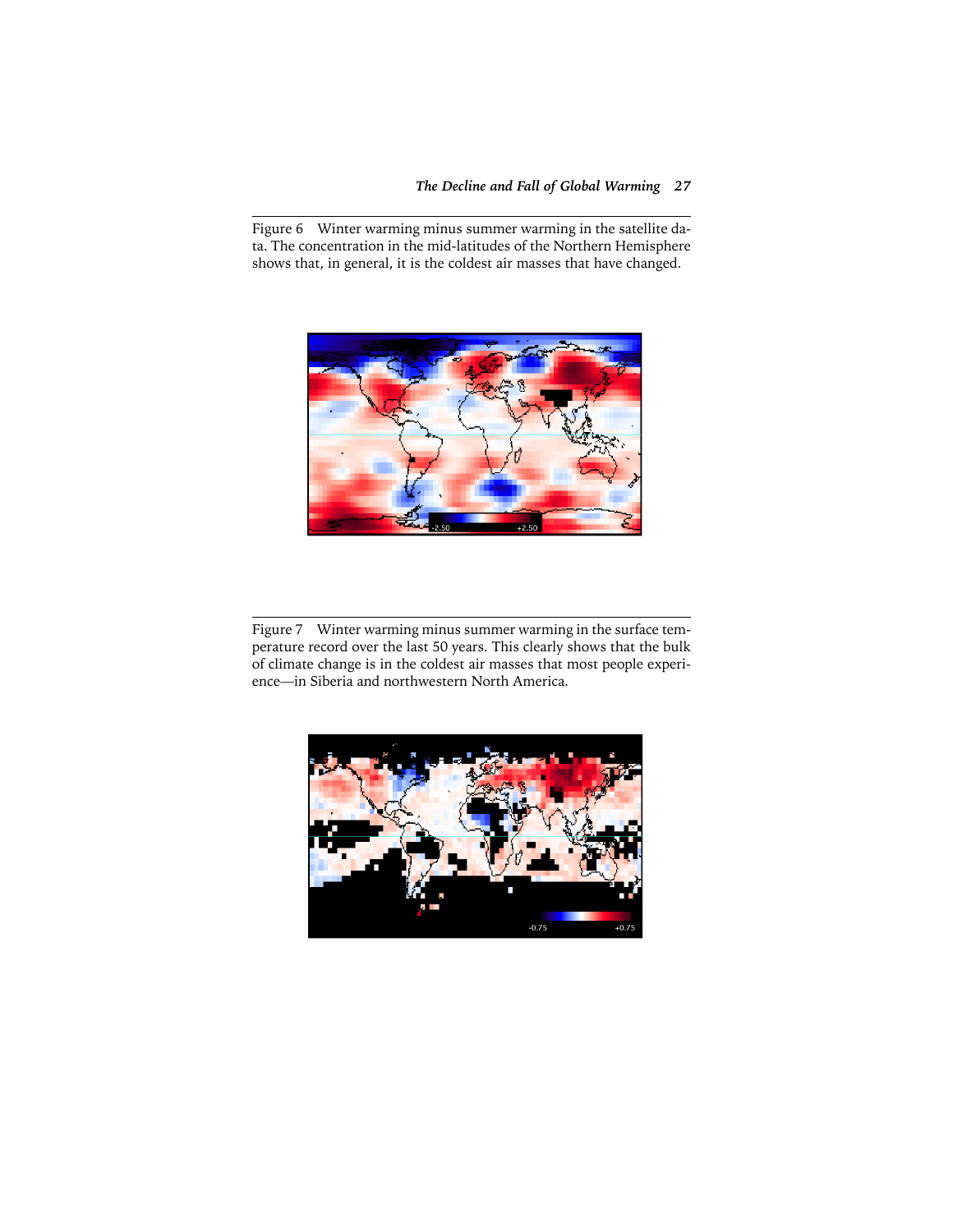concentration increases. In other words, the first increments of either water vapor or carbon dioxide to these very dry air masses results in substantial warming. In general, warm air masses contain much more moisture, so they are not as sensitive to changes in the concentration of carbon dioxide.

Observations, therefore, confirm that what little, if any, greenhouse warming has occurred, is characterized by the following:

- according to the satellites, warming is not "global," inasmuch as there is a slight (but statistically significant) negative trend
- according to ground-based thermometers and the satellites, the character of observed warming is a change in the coldest air masses.

These data undermine the IPCC's 1990 statement about the correspondence between observed climate and what was predicted by climate models.

Five years later, the IPCC produced its second assessment of climate change (IPCC I 1996). It contains a remarkable sentence that I have never seen quoted in the mainstream media:

When increases in greenhouse gases only are taken into account ... most [general circulation models] produce a greater mean warming than has been observed to date, unless a lower climate sensitivity is used . . . There is growing evidence that increases in sulfate aerosols are partially counteracting the [warming] due to increases in greenhouse gases (IPCC I 1996: 295).

The new consensus might be paraphrased as follows: either it is not going to warm up as much as earlier indicated or something, like sulfate aerosols, is hiding the warming.

# Why observed warming was less than predicted: the sulfate hypothesis

The sulfate explanation for the lack of warming is simple in principle. The finely divided sulfate particles directly reflect away solar radiation and also serve to brighten existing clouds. They do not reside in the atmosphere for long, so their cooling is primarily in the northern hemisphere, where almost all are produced by the combustion of fossil fuel, which contains small amounts of sulfur.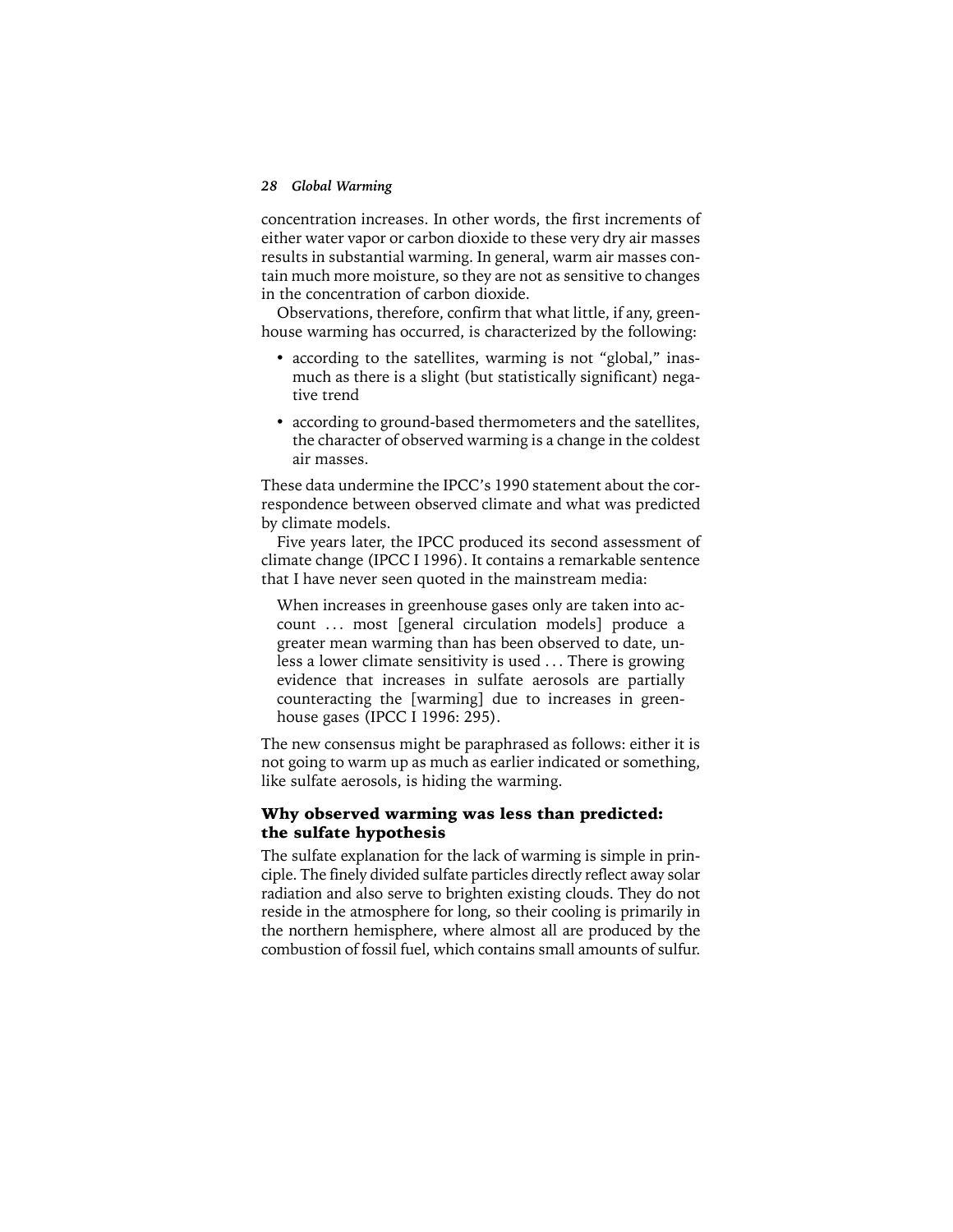Recently, the sulfate hypothesis has been challenged. Hansen *et al*. (1995) reported that the direct cooling effect of sulfates was too small to account for the lack of observed warming. Further, the magnitude of the indirect cooling (from cloud brightening) is highly speculative, as Hansen *et al*. (1997) argued that a "semi direct" heating of the lower atmosphere by aerosol absorption may minimize the indirect cloud effect. Most recently, Hobbs (1997) reported that air samples from the eastern United States showed a predominance of soot (carbon), which should have created a net warming, rather than sulfates, which should have caused cooling.

Further, the internal inconsistency of the attempts to explain the lack of planetary warming leads inexorably to the default argument: the planetary surface temperature is simply not as responsive to small changes in the natural greenhouse effect as it was once thought (modeled) to be.

Without sulfate aerosols, modeling results indicate that the planetary mean temperature should have risen between 1.3°C and 2.3°C as a result of the greenhouse enhancement (Mitchell 1995). The observed surface rise of 0.6°C in the last 100 years and the lack of any warming observed by the satellites demonstrate quite decidedly the lack of connection between observations and forecasts.

The sulfate hypothesis has been prominently championed by Wigley (1989), Hansen and Lacis (1990), Taylor and Penner (1994) and most recently by Santer *et al*. (1996). There are, however, several problems with the models that they propose, notably with the changes that they assume in warming radiation.

It is generally thought that human beings have increased the amount of radiation affecting the planetary surface by about 2.5 watts per square meter  $(W/m^2)$  as a result of the changes in greenhouse gases. But Taylor and Penner (1994) used a positive greenhouse change of 1.26  $W/m^2$  or half of the known value of 2.45. Further, they assume a cooling from sulfate aerosol of –0.9 W/m2, which is much more than most other estimates. The combined net change (greenhouse warming + sulfate cooling) is only 0.3  $W/m^2$ , far less than any estimate used at the time they published their model. Since then, the further reduced estimates of sulfate cooling (Hanson *et al.* 1995, 1997; Hobbs 1997) have made this model even more unrealistic.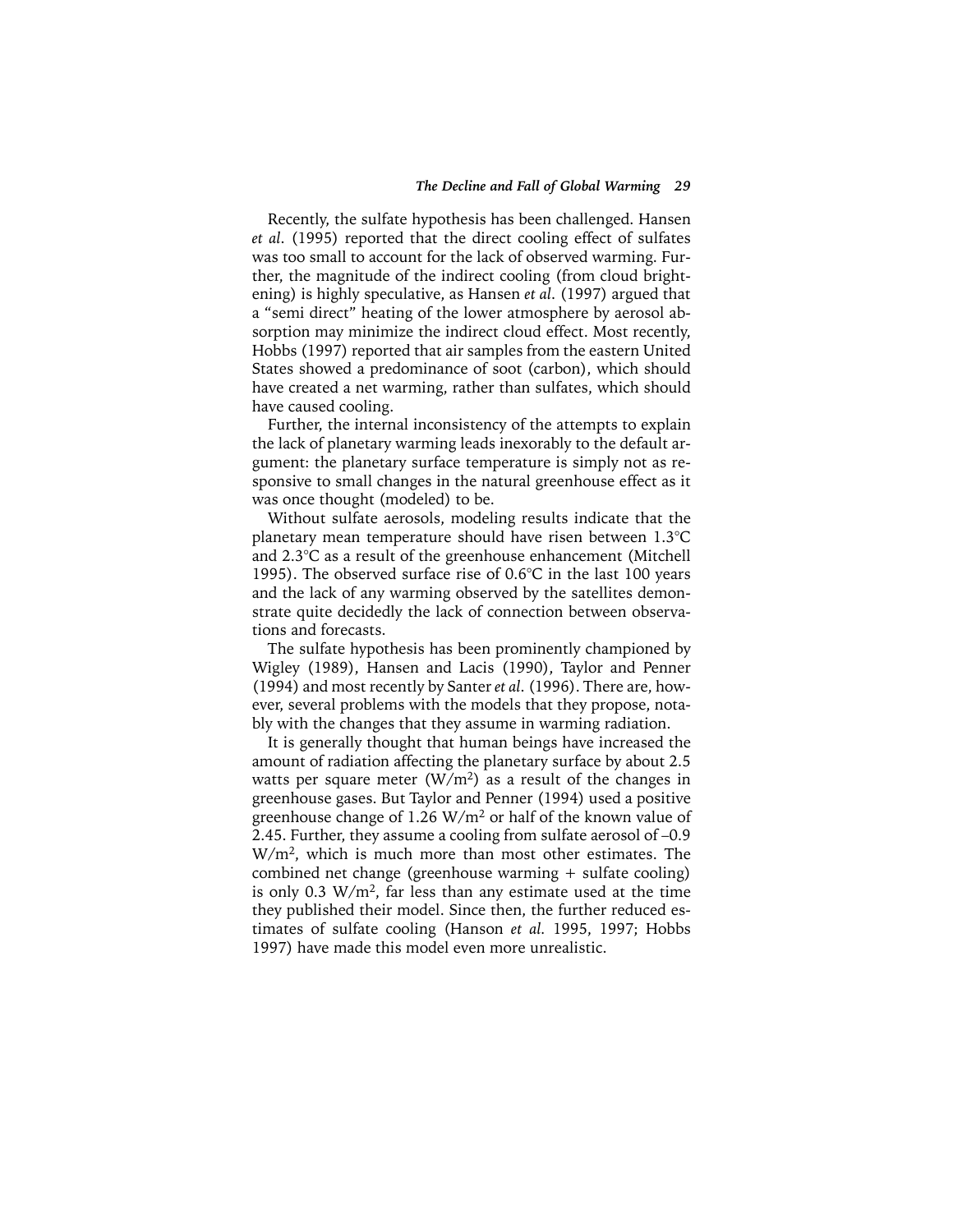Figure 8 Ultimate warming for today's concentration of greenhouse gases and sulfate aerosols calculated when the Taylor and Penner (1994) model is forced to use the observed changes in the greenhouse effect. It is clear that this model simply predicts too much warming.



Even if one allows this exaggerated estimate for the cooling effect of sulfates, using a linear estimation of the temperature change when Taylor and Penner's model is forced to use the observed changes in the greenhouse effect of 2.50 W/m<sup>2</sup> yields an equilibrium warming solution that is clearly unrealistic (figure 8), especially over the Southern Ocean, where temperatures rise nearly 10°C.

The study done by Santer *et al*. (1996), although it is often cited as the definitive evidence for the sulfate  $+$  greenhouse hypothesis, was especially controversial (Michaels and Knappenberger 1996) because the portion of the troposphere that showed the most dramatic warming during the study period (1963–1987)was found to show no change whatsoever when the entire radiosonde record (1958–1995) was used (figure 9).

It is instructive to use the recent lower estimates of sulfate cooling. Hobbs (1997) implies a global effect of approximately –0.25 W/m2, resulting in a net greenhouse-sulfate forcing upon a model of approximately 2.25  $W/m^2$  (2.50 minus 0.25).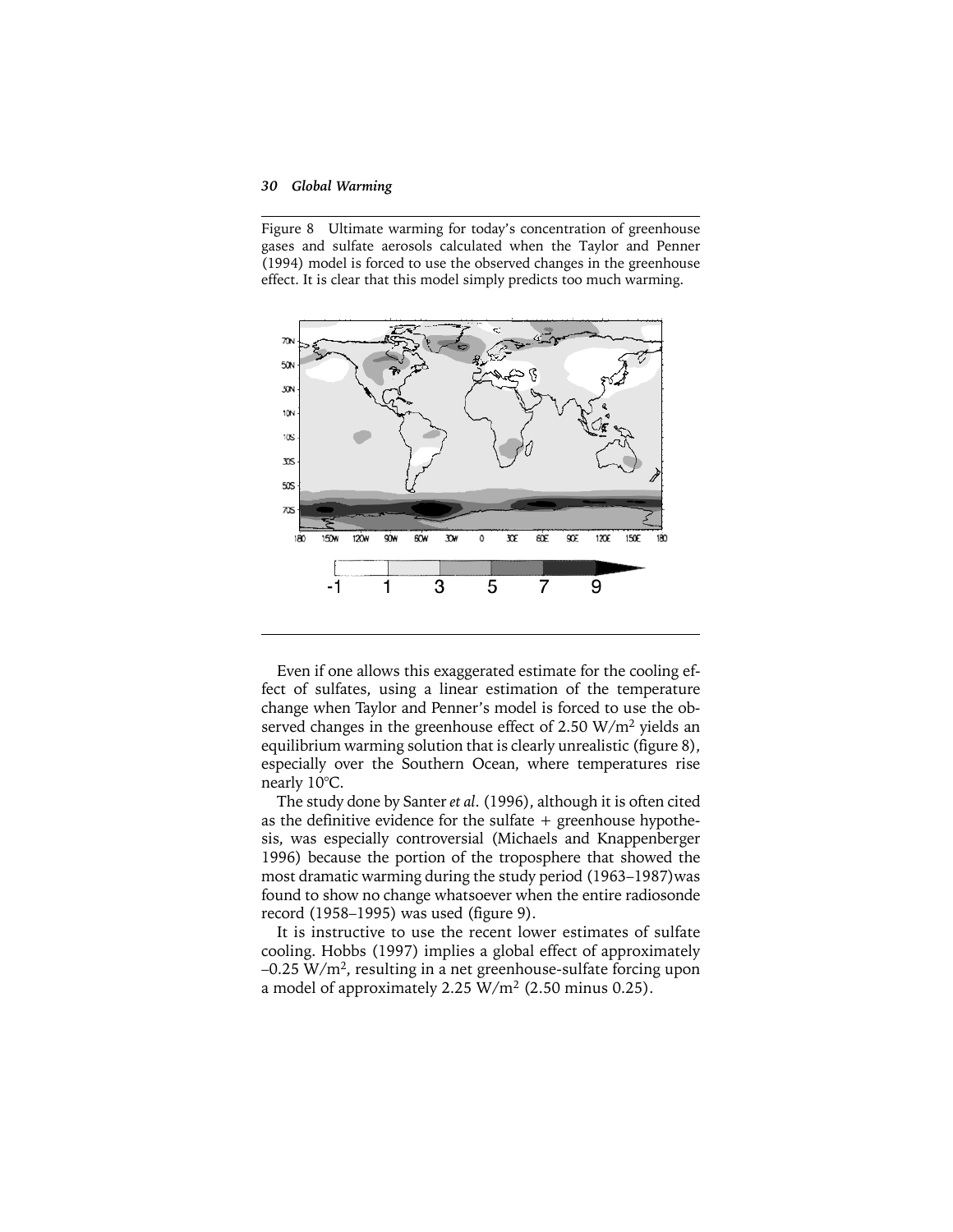Figure 9 Observed warming (°C) in Santer *et al*. (1996) from 1963 to 1987 (top). The highlighted region in the Southern Hemisphere shows the strong observed warming. The entire temperature history over the same region from 1957 to 1995 shows no significant warming trend (bottom). However, the period that was chosen for study by Santer *et al*. (filled circles) warms dramatically.



It is generally assumed, based upon a series of empirical arguments, that the sensitivity of the planetary surface to greenhouse changes is about one degree (C) for every one watt change in the radiation affecting the surface. But the United Nations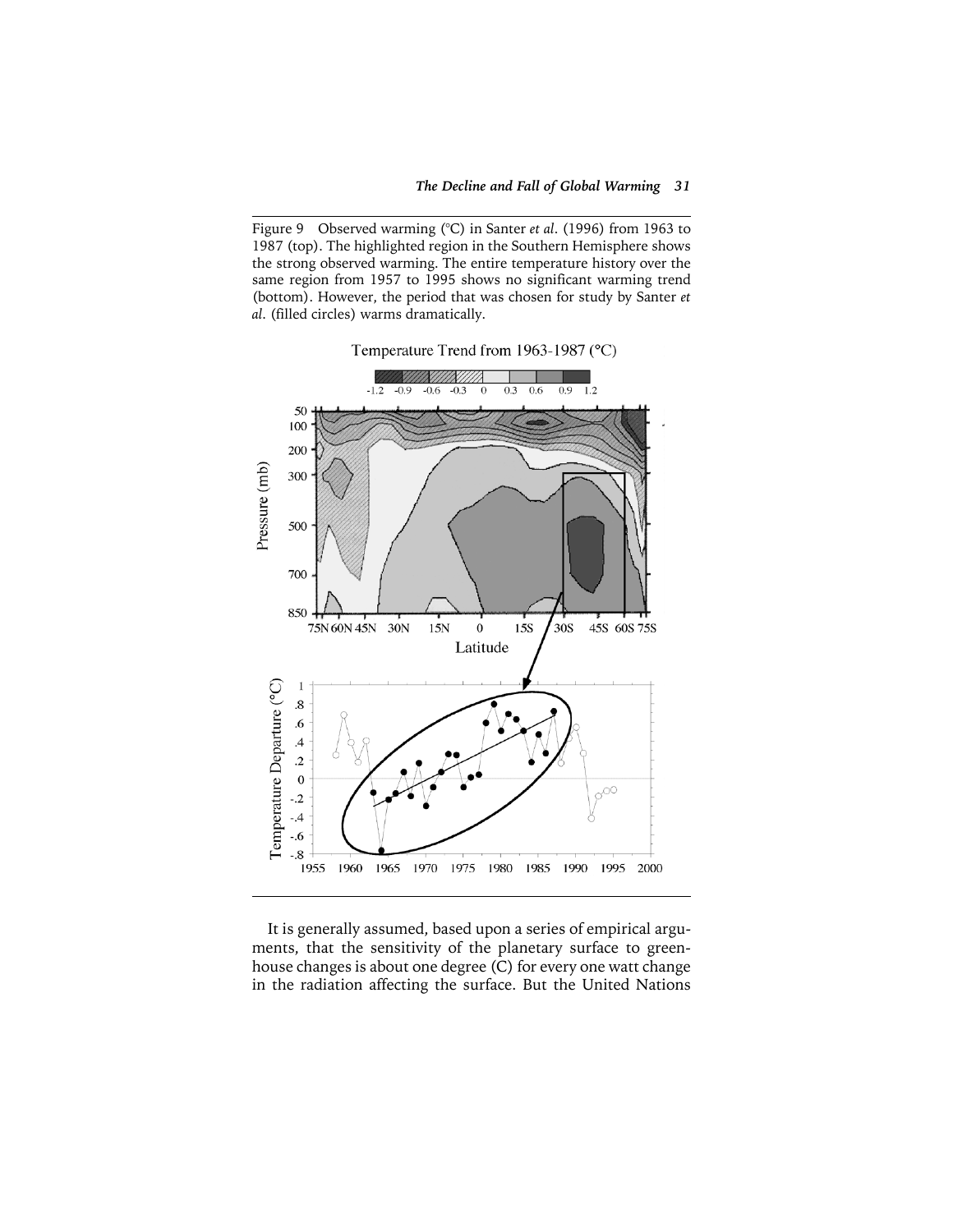1995 statement opens the possibility that this is wrong, when it says that climate models for changes in the greenhouse effect tend to produce too much warming "unless a lower climate sensitivity is used."

Assuming again that one-half of the observed warming (0.3°C) is from greenhouse changes, either the sensitivity to greenhouse changes is much lower than current estimates of  $1^{\circ}$ C/W/m<sup>2</sup> or the thermal lag of the ocean is enormously long; i.e. the 2.25 degrees of warming would take hundreds of years to appear. If that is the case, any policy attempt to mitigate or prevent global warming is simply futile.

Schlesinger and Jiang (1991) and others have argued that response times for ocean heating are fairly short, on the order of 40 to 60 years. The relatively small observed warming that can be ascribed to greenhouse changes would then yield a lower sensitivity (assuming a 1950 net greenhouse change of 30 percent of the total net:  $0.3 \times 2.2 = 0.66 W/m^2$ . At  $1^{\circ}C/W/m^2$  sensitivity, this implies a warming of about 0.6°C plus nearly twice that for the increase since 1950, or a total of roughly  $1.6^{\circ}$ C for effectively doubling the natural carbon dioxide greenhouse effect. The implication is that, unless sulfate aerosols are exerting a much greater effect than is now thought, the sensitivity is about 25 percent of the previously accepted value. This would reduce warming projections for doubled concentrations of atmospheric carbon dioxide from a mean ultimate value of nearly 4°C down to 1°C, assuming a continuation of small sulfate cooling.

It is interesting that this rather simple calculation is not appreciably different from the results from two recent general circulation models. Mitchell and Johns (1997) and the National Center for Atmospheric Research (NCAR; described in Kerr 1997) have new models that, when adjusted for the median emission scenarios from IPCC (IPCC I 1996), produce 1.7°C (Mitchell and Johns) and 1.3°C (NCAR) of additional warming to the year 2100.

Unfortunately, neither of these results were published with realistic changes in the greenhouse effect produced by human activity (readers may speculate as to why this might have occurred). Mitchell and Johns (1997) uses 859 ppm effective carbon dioxide concentration by the year 2050, and NCAR increases the effective  $CO<sub>2</sub>$  concentraton by 1 percent per year. IPCC (IPCC I 1996) gives the most likely value for the year 2050 of approximately 604 ppm, and it is well known that the in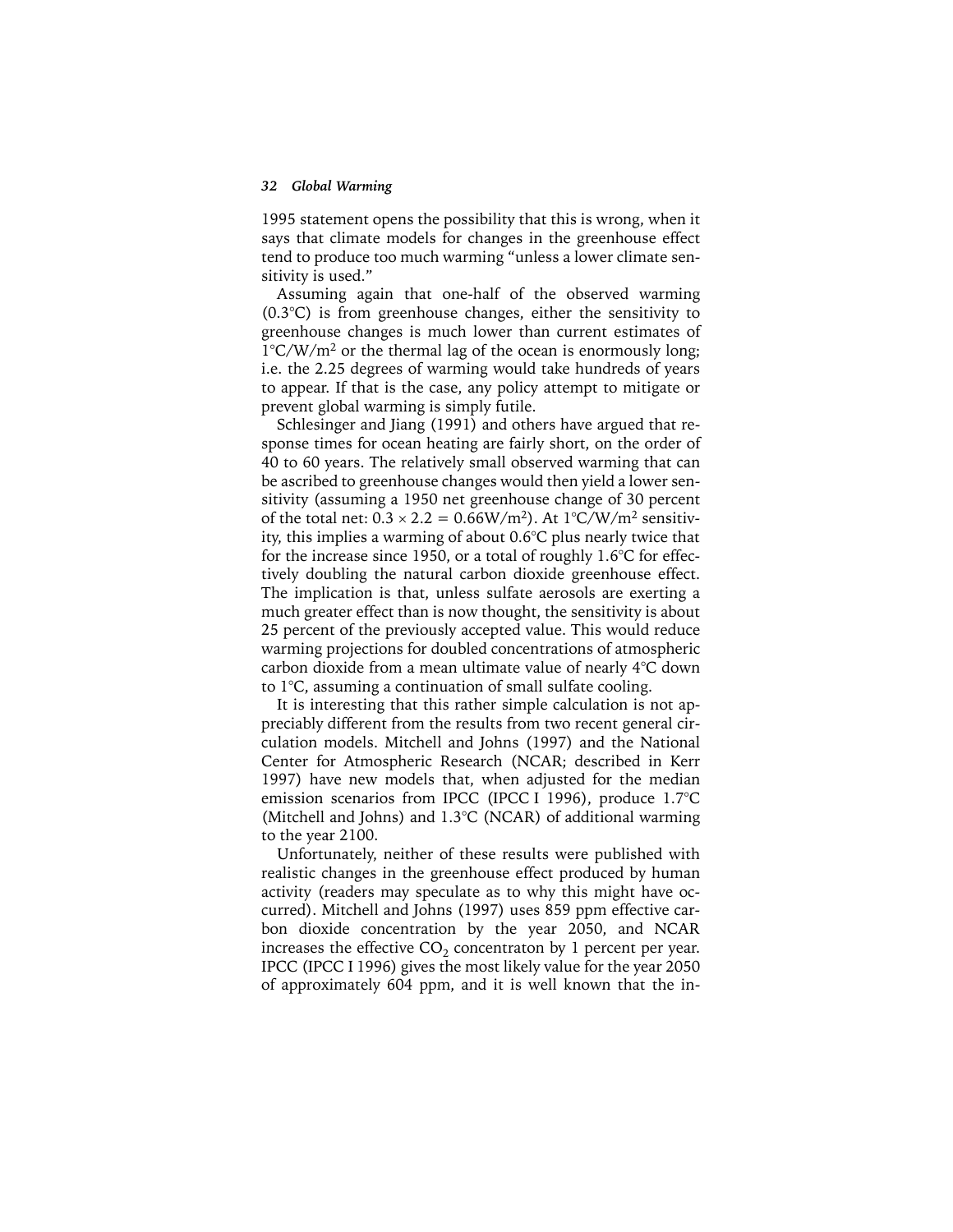Figure 10 Temperatures predicted by the UKMO model (Mitchell and Johns 1997). The grey line uses an unrealistic  $CO<sub>2</sub>$  concentration of 859 ppm by 2050. The black line estimates the warming if the most likely concentration, as given by IPCC I 1996, is used.



crease in combined effect from all greenhouse gases is not in excess of 0.7 percent/year (and probably somewhat less). In other words, these models project future changes in the greenhouse effect itself that are extreme; it is not surprising that they then predict more warming than they should.

Figures 10 and 11 give the results of these models as published and as adjusted for the more realistic greenhouse changes. It is noteworthy that the NCAR result is achieved without sulfate cooling. Clearly the implied sensitivity is much less than 1°C/W/m2. Assuming the 50-year ocean lag and a greenhouse change of 4.5  $W/m^2$  by the middle of the twenty-first century, the implied sensitivity is again found to be approximately 25 percent of the previously accepted value.

### Why observed warming was less than predicted: the solar hypothesis

Friis-Christensen and Lassen (1991) and, more recently, Lean *et al*. (1995) have found some rather striking correlations between the temperature history of northern hemisphere during the twentieth century and the history of solar activity during the same period. Lean *et al*. (1995) estimate that approximately onehalf of the warming of the last 130 years was a result of solar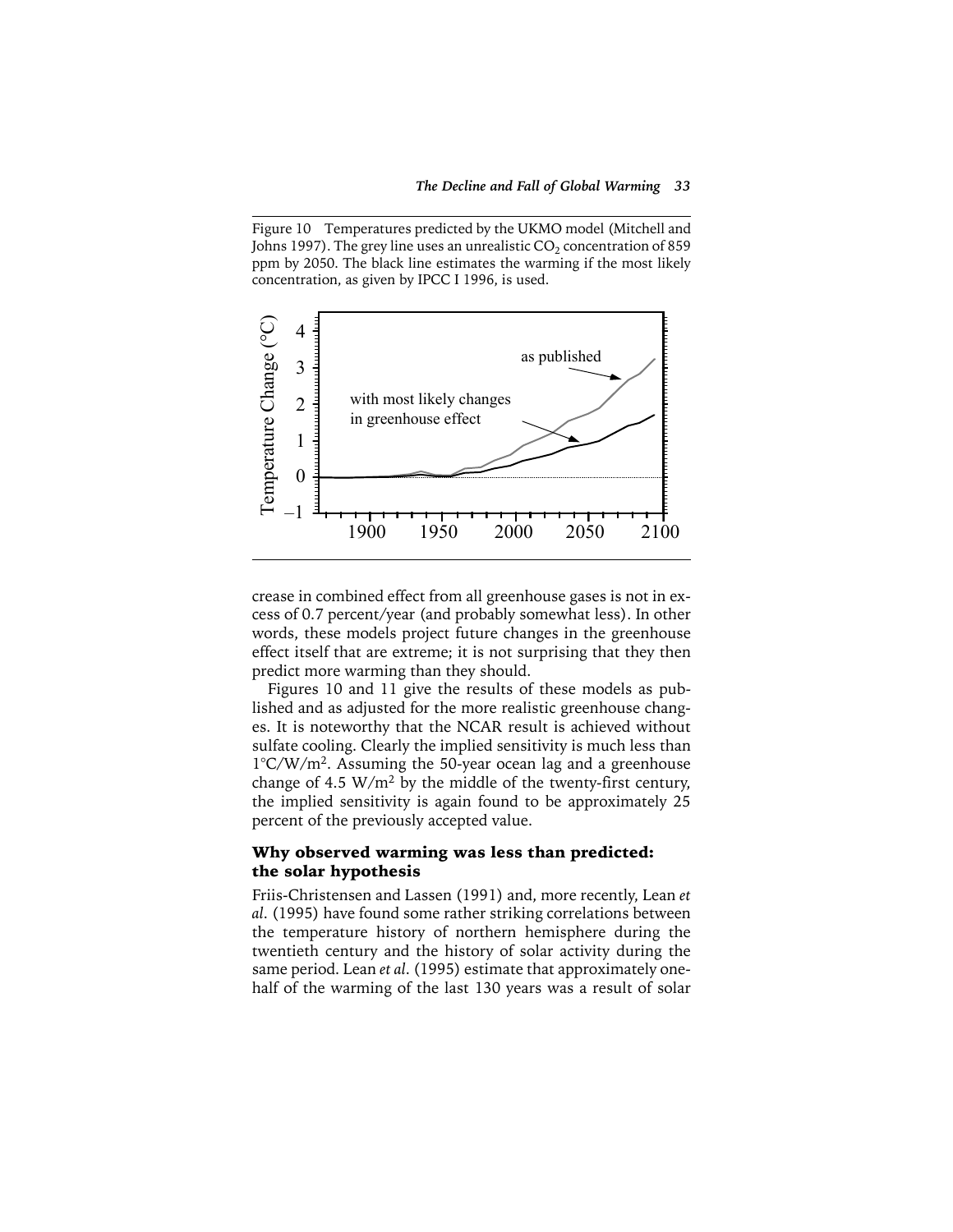**Figure 11** Temperatures predicted by the new NCAR model. The dashed line increases effective  $CO<sub>2</sub>$  by 1 percent per year but a more realistic increase is 0.7 percent per year. The solid line estimates the temperatures using the more realistic value. The nominal starting time is around 1965.



changes. In particular, much of the warming of the early twentieth century—prior to the greenhouse enhancement—appears to be a product of the sun.

The solar argument also favours the concept of reduced sensitivity to greenhouse gases produced by human activity. It leaves the same 0.3°C of warming in the last 100 years as a residual, possibly to be explained by greenhouse changes. This gives the same low implied sensitivity and reduced estimates of overall warming that are consistent with the lowest forecasts now being generated by general circulatory models with realistic greenhouse changes.

## Conclusion

Remember IPCC's statement in their recent (1995) volume as noted above:

when increases in greenhouse gases only are taken into account . . . most [general circulation models] produce a great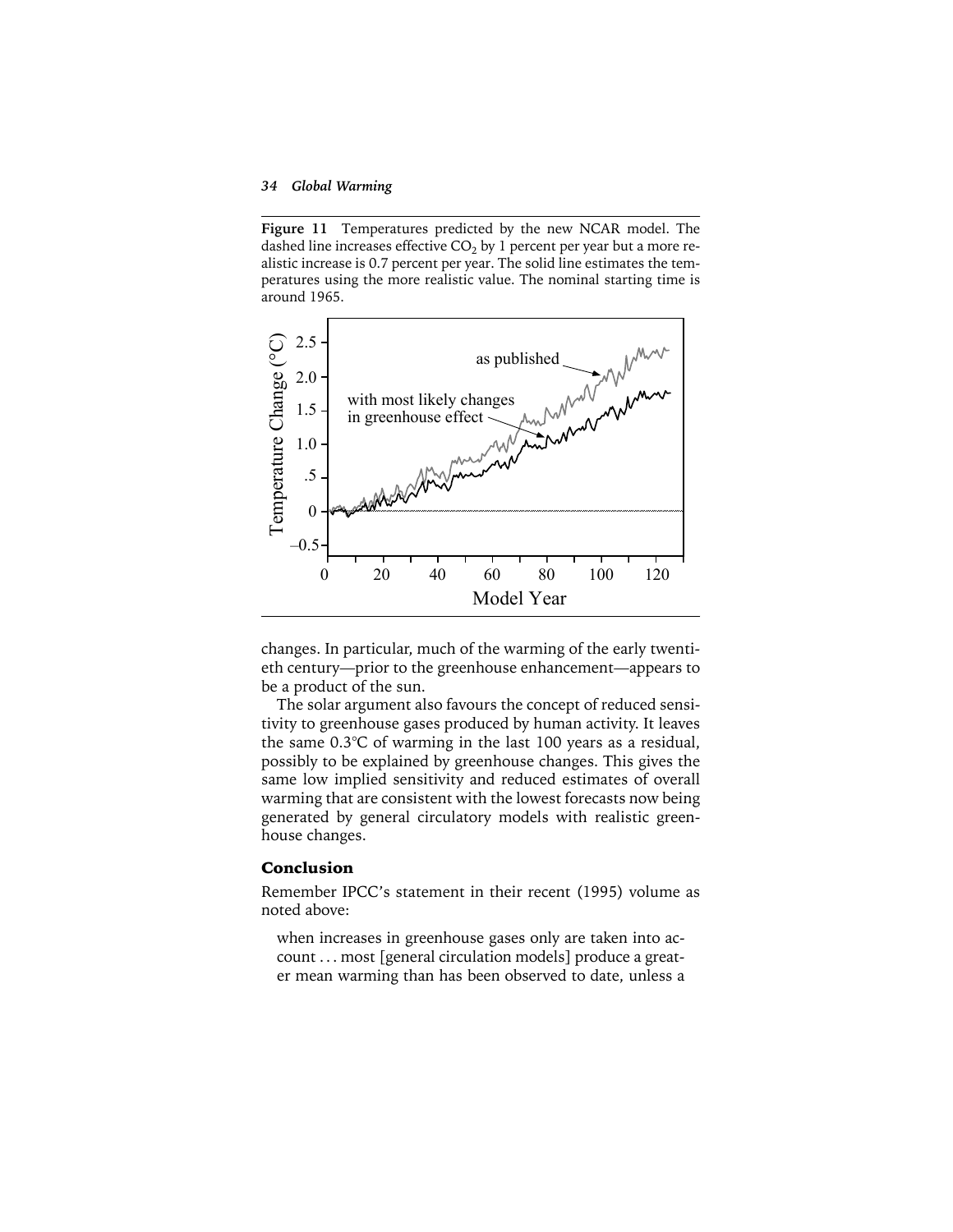lower climate sensitivity is used ... There is growing evidence that increases in sulfate aerosols are partially counteracting the [warming] due to increases in greenhouse gases.

It is highly likely that attempts will continue to be made to explain the lack of warming with some compensating emission like sulfate aerosol. In fact, it is also likely that there will be considerable resistance to the alternative explanation—that the sensitivity was simply overestimated. Nonetheless, the balance of evidence suggests there is, at best, a very small human influence on global climate. President Clinton was correct when stated that humans change the climate. But the fact that the changes are very small, primarily in the coldest air, and likely to remain small, spells the end of the greenhouse scare—at least in a world controlled by reason.

## References

- Friis-Christensen, E., and K. Lassen (1991). Length of the solar cycle: an indicator of solar activity closely associated with climate. *Science* 254: 698–700.
- Hansen, J.E., and A. A. Lacis (1990). Sun and dust versus greenhouse gases: an assessment of their relative roles in global climate change. *Nature* 346: 713–18.
- Hansen J.E., M. Sato, and R. Ruedy (1995). Long-term changes of diurnal temperature cycle: implications about mechanisms of global climate change. *Atmos. Res.* 37: 175–209.
	- ——— (1997). Radiative forcing and climate response. *J. Geophy. Res.* 102: 6831–64.
- Hobbs, P.V. (1997). Interviewed in *London Sunday Times*, June 8, 1997.
- Hobbs, P.V., J.S. Reid, and R.A. Kotchenruther (1997). Direct radiative forcing by smoke from biomass burning. *Science* 275: 1776–78.
- Huff, F.A. (1978). Radar analysis of urban effects on rainfall. Summary of Metromex (vol. 2). *Illinois State Water Survey Bulletin* 63: 265–73.
- Intergovernmental Panel on Climate Change (IPCC) (1990). *Climate Change: The IPCC Scientific Assessment*. Report prepared for IPCC by Working Group I. John T. Houghton *et al*. (eds). Cambridge: Cambridge University Press.
- Intergovernmental Panel on Climate Change, Working Group I (IPCC I) (1996). *Climate Change 1995: The Science of Climate Change*. Contribution of Working Group I to the Second Assessment Report of the